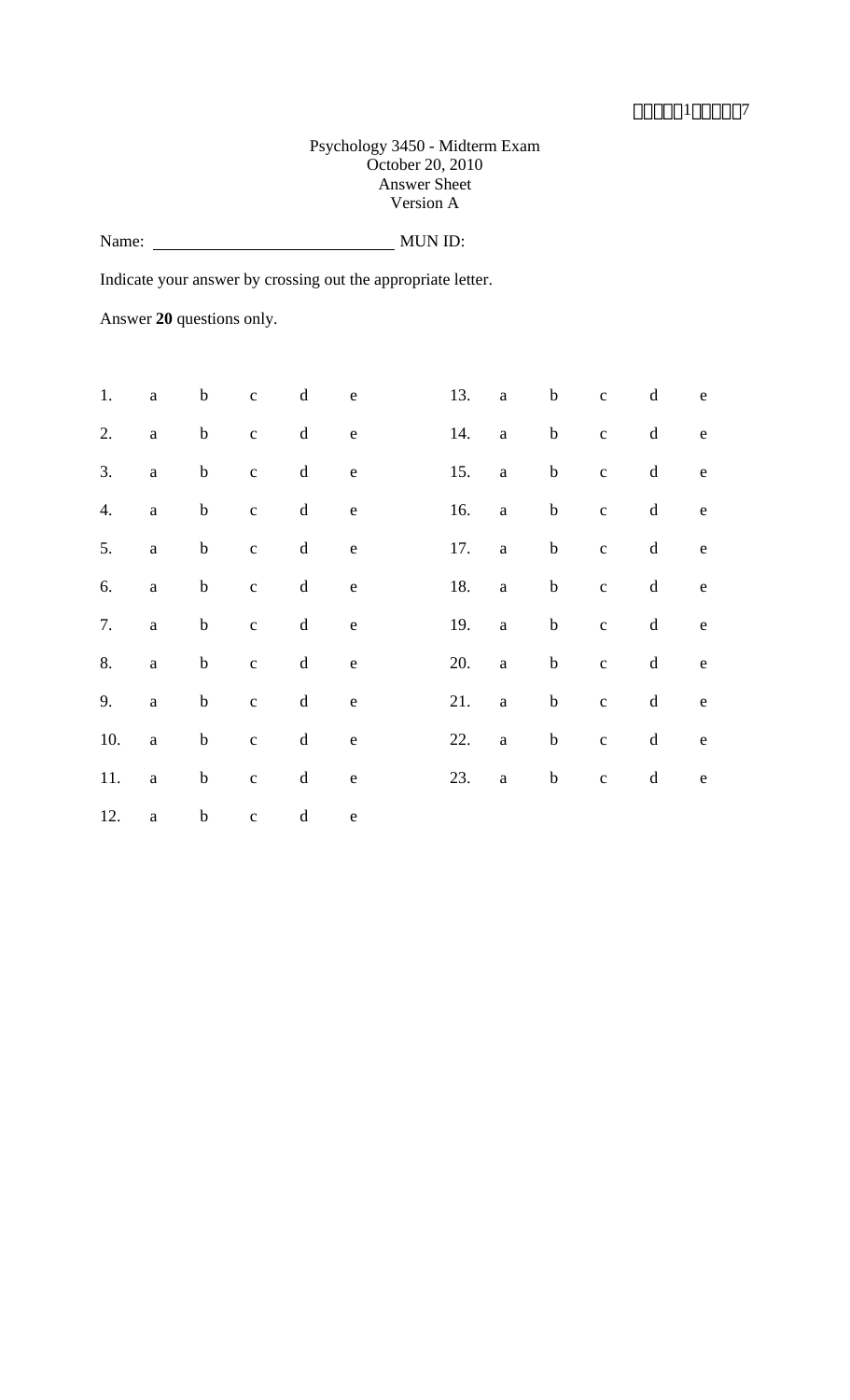### **MMM2000007**

Psychology 3450 - Midterm Test October 20, 2010 Dr. C. Penney Version A

Name: MUN ID:

#### Part A. Multiple Choice **Value: 20 marks or 50%**

#### **Answer any 20 of the following 23 questions by crossing out the appropriate letter on the answer sheet.**

- 1. Baddeley = SCentral Executive has been hypothesized to be involved in which of the following activities?
	- a. Inhibiting habitual actions.
	- b. Keeping the goal of a task in mind.
	- c. Resisting distraction from extraneous stimuli.
	- d. a & b
	- e.  $a, b & c$
- 2. In a hypothetical experiment, participants who did not speak Hebrew studied Hebrew letters for a subsequent recognition test. After each letter, participants engaged in one of three tasks. In one condition, participants heard a sentence after each letter and indicated whether the sentence was true or false. In a second condition, participants saw pictures and rated the pictures on pleasantness. In the third condition, participants were free to rehearse the letters silently. According to Baddeley = model of working memory, what effects would you expect the three interference tasks to have? Relative to the rehearsal condition ...
	- a. sentences should interfere
	- b. sentences should have no effect
	- c. pictures should interfere
	- d. pictures should have no effect
	- e.  $h \& c$
- 3. In Roediger and McDermott=s experiment, students studied a list of words such as *dose*, *nap, blanket, snooze* ... which are all high associates of the word *sleep*. Immediately after studying the list, students recall as many words as they can. Students studied several such lists and were then given a recognition test for the studied words plus some critical words such as *sleep* which had not been studied but were strongly related to the studied words. Roediger and McDermott found ...
	- a. virtually no recall but high recognition of critical words.
	- b. high recall but low recognition of critical words.
	- c. recall of critical words at about the level of primacy items in the lists.
	- d. recall of critical words about the level of mid-list items.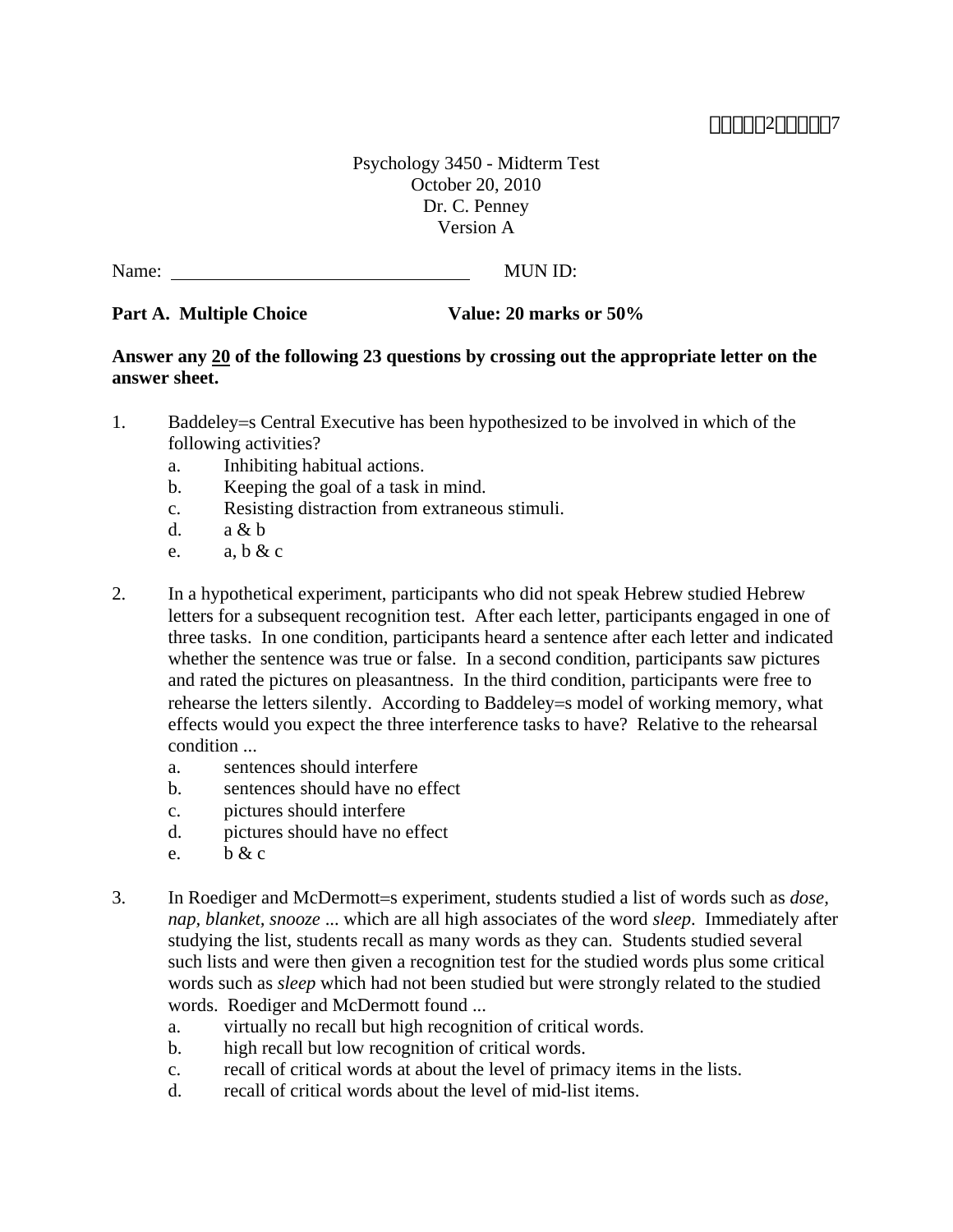- e. recall of critical words as about the level of recency items in the list.
- 4. In the visual system, pattern-recognition processing (the *what* system) is located in the

\_\_\_\_\_\_\_\_\_\_\_\_\_ while spatial processing (the *where* system) is located in the \_\_\_\_\_\_\_\_\_\_\_.

a. parietal lobe, temporal lobe

b. temporal lobe, frontal lobe

- c. frontal lobe, parietal lobe
- d. temporal lobe, parietal lobe
- e. Both systems are located in the occipital lobe

#### 5.  $5 - 2$ . Tasks used to measure or investigate the central executive ...

a. often involve tachistoscopic presentation of stimuli.

- b. often involve dichotic listening.
- c. usually include a digit span task.
- d. involve alternation between processing and retention
- e. All of the above.

6.  $7 - 3$ . Traumatic events are likely to be forgotten if....

- a. they occurred in early childhood.
- b. they are "repressed" as a protective mechanism.
- c. the individual concerned has a very positive self image.
- d. a & c
- e. None of the above. Traumatic memories are almost always remembered.

7.  $3 - 2$ . Which of he following features were included in the McClelland & Rumelhart feature net for letter recognition?

- a. Both excitatory and inhibitory connections.
- b. Both bottom-up and top-down connections.
- c. Connections within a specific level as well as connections between different levels.

d.  $a \& b$ 

- e. a, b, & c
	- 8. Which of the following is not likely to reflect implicit memory?
	- a. a feeling that you know a person, but can't recall their name or where you met him or her.
	- b. Faster performance in a tachistoscopic word recognition task on the second than on the first presentation
	- c. A higher preference rating for pictures previously seen in the experiment than unseen pictures
	- d. Higher recall of words in the presence than in the absence of cues associated with words during learning
	- e. Higher credibility ratings for sentences previously studied in a memory list than for sentences not studied
	- 9. Samuels, LaBerge and Bremer studied developmental changes in word recognition. As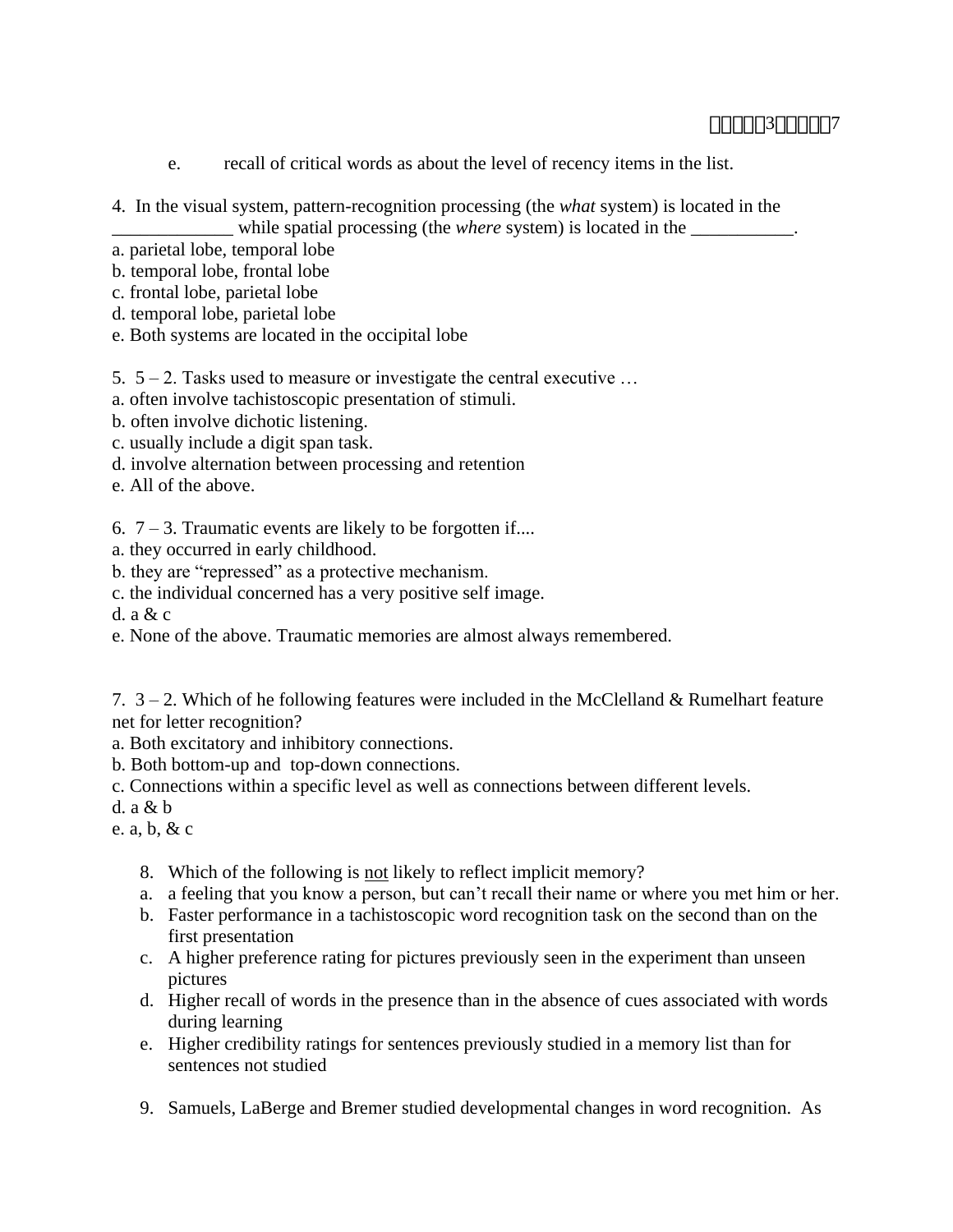words reading skill improved from second grade to college, which of the following effects was (were) found?

- a. smaller effects of priming in tachistoscopic word identification
- b. smaller effects of word length
- c. smaller effects of word frequency
- d. smaller effects of regularity in spelling
- e. all of the above were found.

10. 6 -1. Which of the following statements are true of maintenance rehearsal?

- a. Recall increases with increasing number of rehearsals.
- b. Maintenance rehearsal increases the feeling of familiarity for the rehearsed item.

c. Maintenance rehearsal creates connections between words or ideas.

d. Maintenance rehearsal is disrupted by making judgements about pictures.

e. a & b

11. Fisher and Craik (1977) varied the nature of a cue word associated during encoding with a word that participants were instructed to remember; they also varied the nature of the retrieval cue given at recall. They found that recall was higher for words encoded with a semantic cue word than a rhyming cue word, and that recall was better if the retrieval cue was the same as the cue word present at encoding. They interpreted their findings as indicating that their findings were consistent with…

- a. the levels of processing view.
- b. the encoding specificity view.
- c. a strength model of memory.
- d. a & b
- e. a b, & c

12. In an immediate free recall task, Glanzer and Cunitz varied the number of times a word was presented (with all presentations occurring together), the rate at which the words were presented, and whether the recall of the words was immediate or delayed. Which of the following effects did they find?

- a. Slower presentation (more time per word) increased recall or early and mid-list items only.
- b. Repeating words (without increasing time per word) increased recall of early and mid-list items only.
- c. Delaying recall decreased recall of early and mid-list items only.
- d. a & c

e. a, b, & c

13. Mnemonics are useful …

- a. for rote memorizing relatively meaningless material.
- b. Because they engage the learner in trying to understand the material.
- c. Because they provide a way of encoding and retrieving a certain type of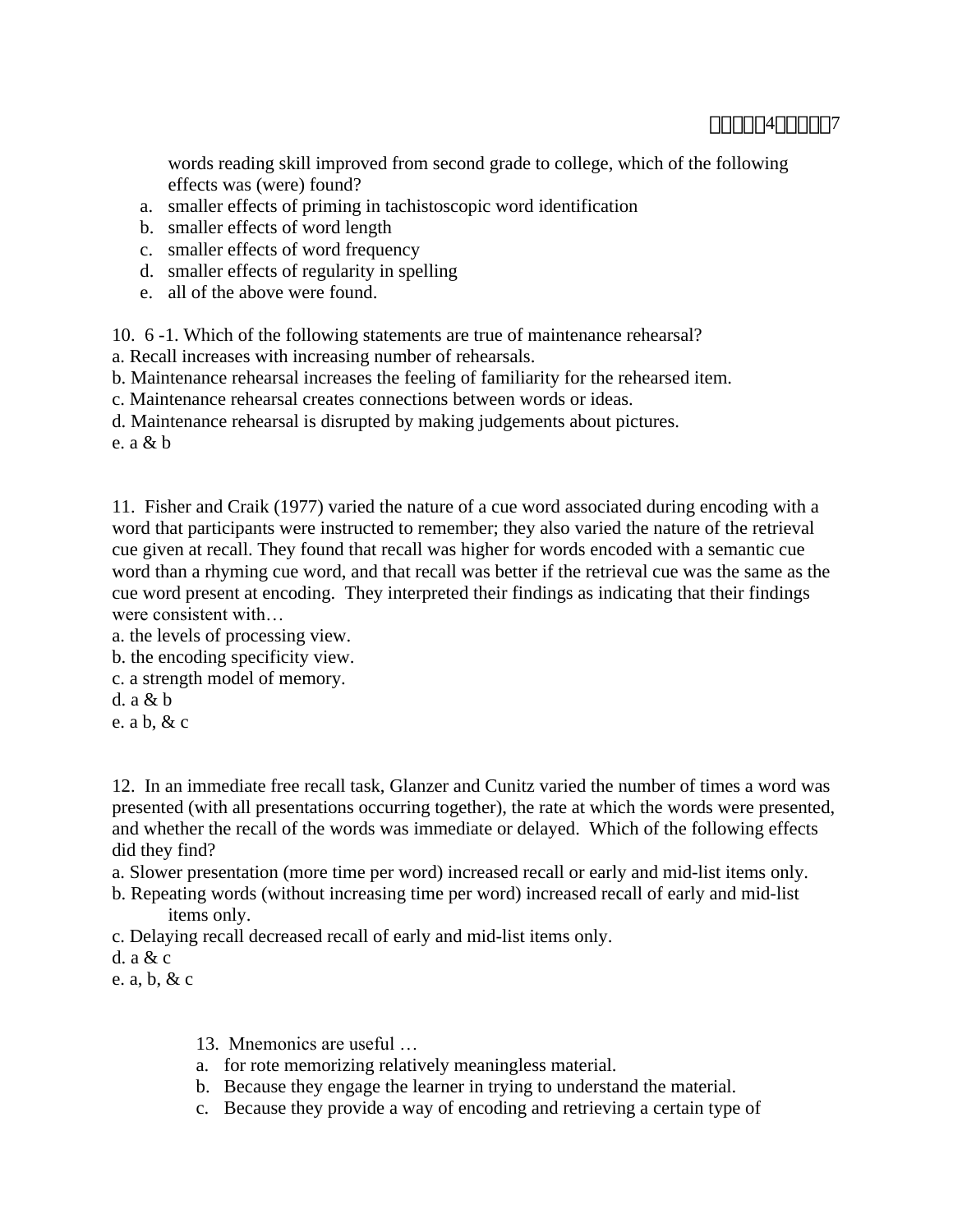information.

- d. Because they cause the learner to create a lot of connections with the newly learned material.
- e. A & c
- 14.  $7 1$ . Which of the following is likely to "undo" the misinformation effect?

a. Reinstating the original context in which the target episode occurred.

- b. Having the participants recall the target episode under hypnosis.
- c. Providing good retrieval cues to assist recall for details of the target episode.

d. a & c

e. None of the above

15. 2 - 2. Damage to which area of the brain produces receptive aphasia, whereas damage to which part of the brain produces a neglect syndrome?

- a. rearmost part of parietal lobe, frontal lobe
- b. Broca's area, temporal lobe
- c. Wernicke's area, parietal lobe
- d. frontal lobe, occipital lobe
- e. prefrontal area, amygdala

16. 4 - 1. Participants in an experiment were briefly shown two horizontal lines, one above the other, in a background of random black and white dots and asked to indicate which line was longer. On the fourth trial, unknown to the participants, the random pattern of black and white dots changed so that the dots formed two angled lines (fins) radiating from each end of the two horizontal lines. The two horizontal lines were actually of equal length on this trial. What did the researchers find?

- a. The fins masked the ends of the horizontal lines thereby making their length difficult to see.
- b. The pattern of black and white dots distracted the participants from the judgement task.
- c. The participants perceived both the horizontal lines and the fins as straight lines.
- d. The participants failed to perceive the horizontal lines because they were attending to the fins. e. None of the above.

17. 7 – 2. Which of the following are likely reasons why emotional events are well remembered? a. Emotional events increase arousal level which promotes memory consolidation.

- b. People likely pay attention to emotion-arousing stimuli or events.
- c. People are likely to "mull over" emotional events.

d. a & b

e. a, b, & c.

- 18. Over-regularization errors occur in tachistoscopic word recognition tasks. An example of an over-regularization error is …
- a. reading MJLK and MILK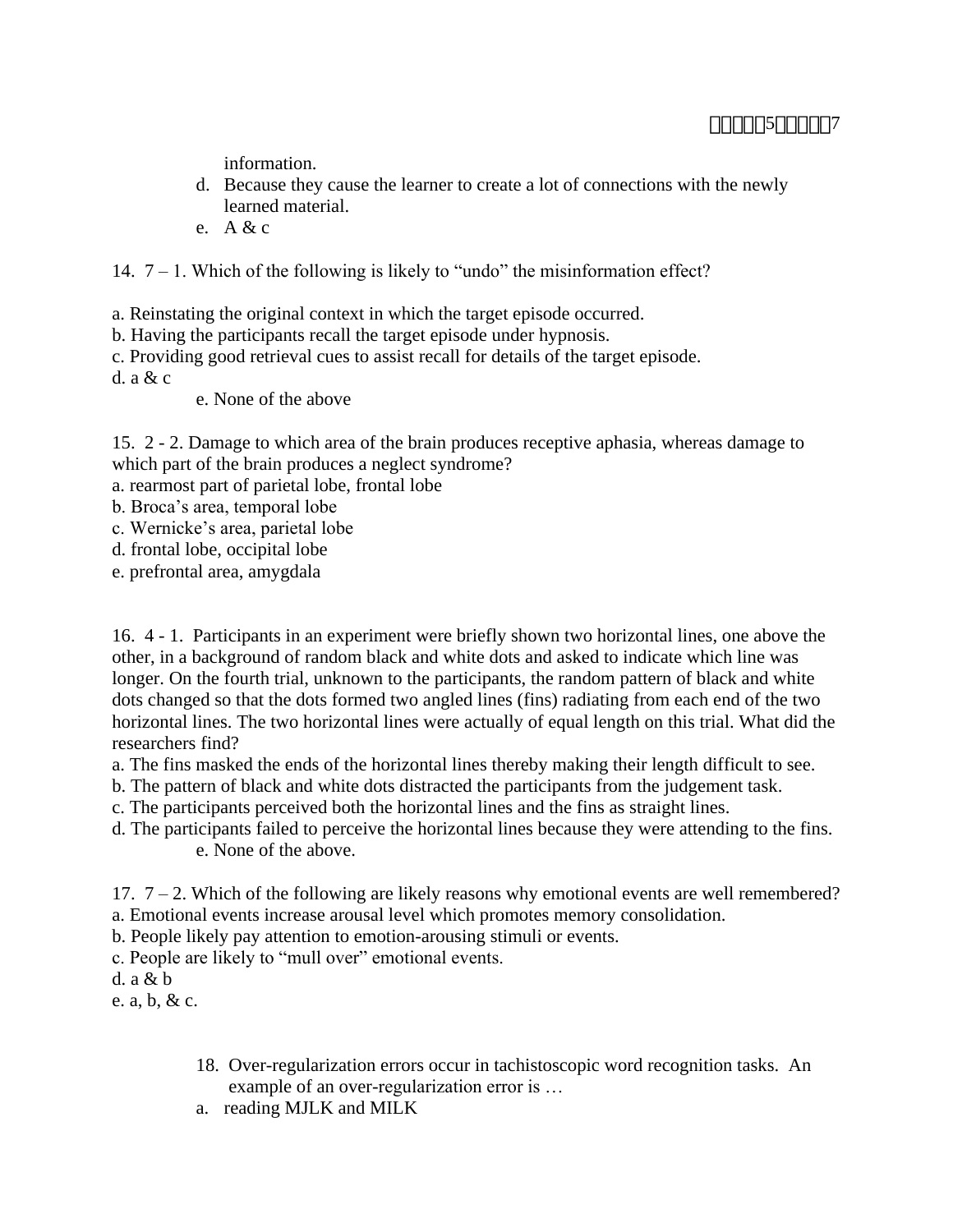- b. reading MILK as MILX
- c. reading MILK as DRINK
- d. reading MJLK as DRINK
- e. reading MJLK as MILX

19. **Colflesh and Conway** (2007) used dichotic listening to investigate divided attention. Participants attended to one message and had to indicate by pressing a button when they heard their name in the unattended message. On some trials, participants shadowed the attended message while on other trials they listened without shadowing. Participants with high working memory capacity were \_\_\_\_\_\_\_\_\_ likely than participants with low working memory capacity to hear their name in the unattended message in the condition(s).

a. more … both b. more … no shadowing c. less … no shadowing d. more … shadowing e. less … no shadowing

20.  $4 - 2$ . In the Adumbell $\cong$  experiment, people with unilateral neglect syndrome were shown objects in red and blue circles where the circles were connected by a bar (creating a dumbell). Initially, the participants focused on the red circle (which was in their attended field) and were able to identify object in the circle. The dumbell was rotated 180 degrees so that the blue circle was in the attended field and the red circle in the unattended field. The patients now saw... a. objects in the red circle.

b. only the red circle with no objects in it.

c. objects in the blue circle.